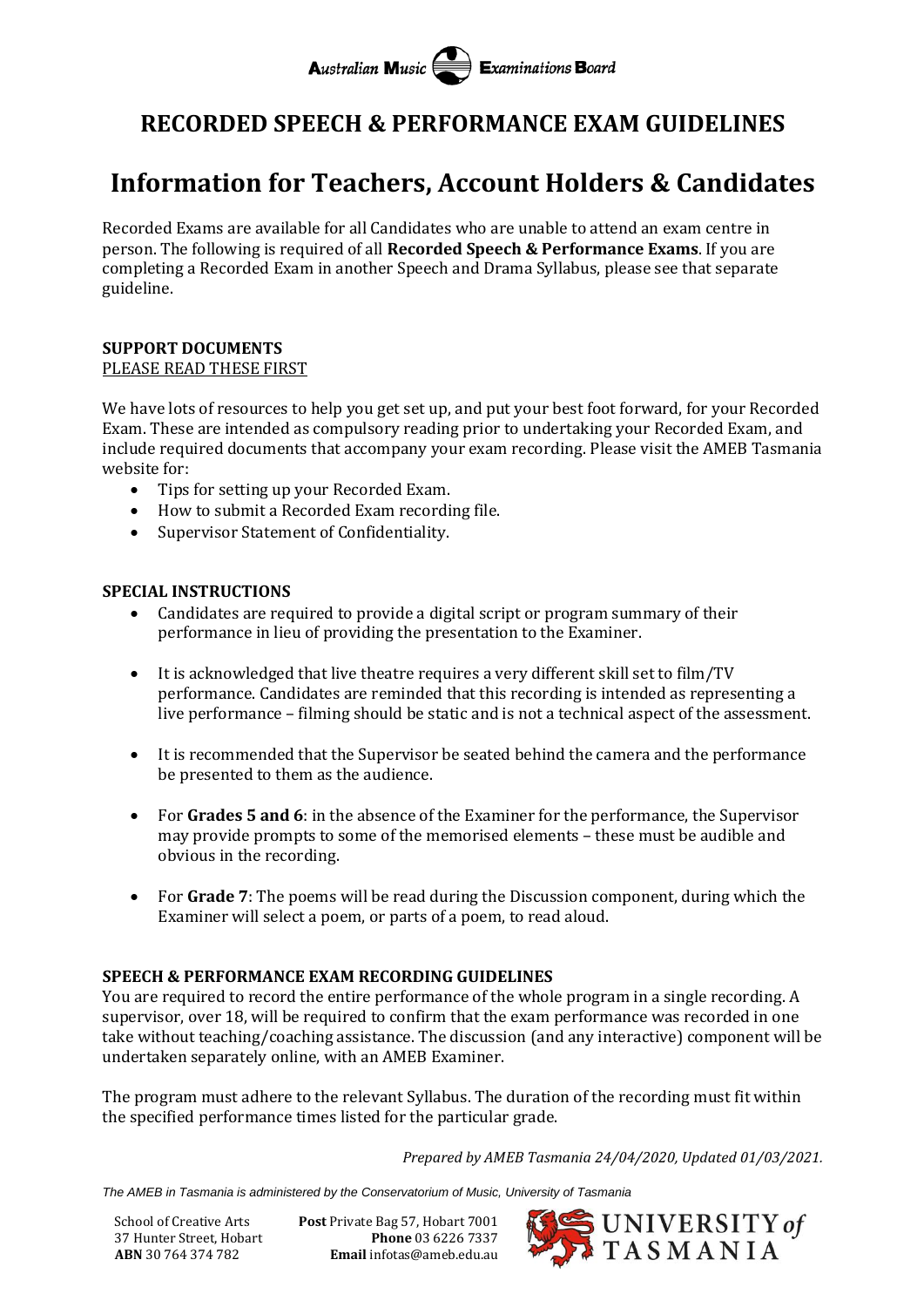Australian Music **Examinations Board** 

How Will This Work?

- Candidates may record all performance components of the exam any time from point of enrolment up to the exam due date. Due dates will be advised with a minimum of two weeks' notice. This recording must be done completely in one take.
- The discussion component will be undertaken via Zoom with an AMEB Examiner. This will be scheduled at a time within two weeks of the exam recording due date. This portion may be recorded in case of service disruption. The Examiner will have listened to the performance recording prior to the online discussion. This online component will include the Discussion and any other relevant interactive or improvised parts of the exam (eg):
	- o Poetry Anthology comparison
	- o Object
	- o Improvisation
	- o Unprepared Mime and any other un-prepared exam components where the Examiner provides the subject matter or selection for performance.
- The Examiner will assess the exam recording and the discussion, both of which will constitute the exam as a whole.

#### Before You Start

- 1. Download and complete your Repertoire Form from [Score](https://tas.ameb.edu.au/) this on the last page of the exam notification, where you list the works prepared. Scan and/or Save this in preparation for submitting your exam recording.
- 2. Review the supporting documents as provided on the AMEB Tasmania website.
- 3. Start by checking your set up and that you are ready to commence recording your exam performance. If you are using any recorded accompaniment, check that this is at hand and the playback volume is appropriate.
- 4. Have your Supervisor (aged 18+) standing by so that they can attest that the exam performance was recorded in one take without teaching/coaching assistance.

#### **RECORD YOUR EXAM**

- 1. Start your recording.
- 2. Announce to the camera: Your name Your Exam key (this will start with TAS followed by numbers)
- 3. Proceed with your performance. Include all prepared or memorised exam elements. If it is not part of your performance, please announce each section prior to performing it.
- 4. Once your performance is concluded, recording the whole exam in its entirety, stop the recording. Congratulations! You've just completed your performance component. Don't forget to get it to us and to attend your online discussion component.

*Prepared by AMEB Tasmania 24/04/2020, Updated 01/03/2021.*

*The AMEB in Tasmania is administered by the Conservatorium of Music, University of Tasmania*

School of Creative Arts **Post** Private Bag 57, Hobart 7001 37 Hunter Street, Hobart **Phone** 03 6226 7337 **ABN** 30 764 374 782 **Email** infotas@ameb.edu.au